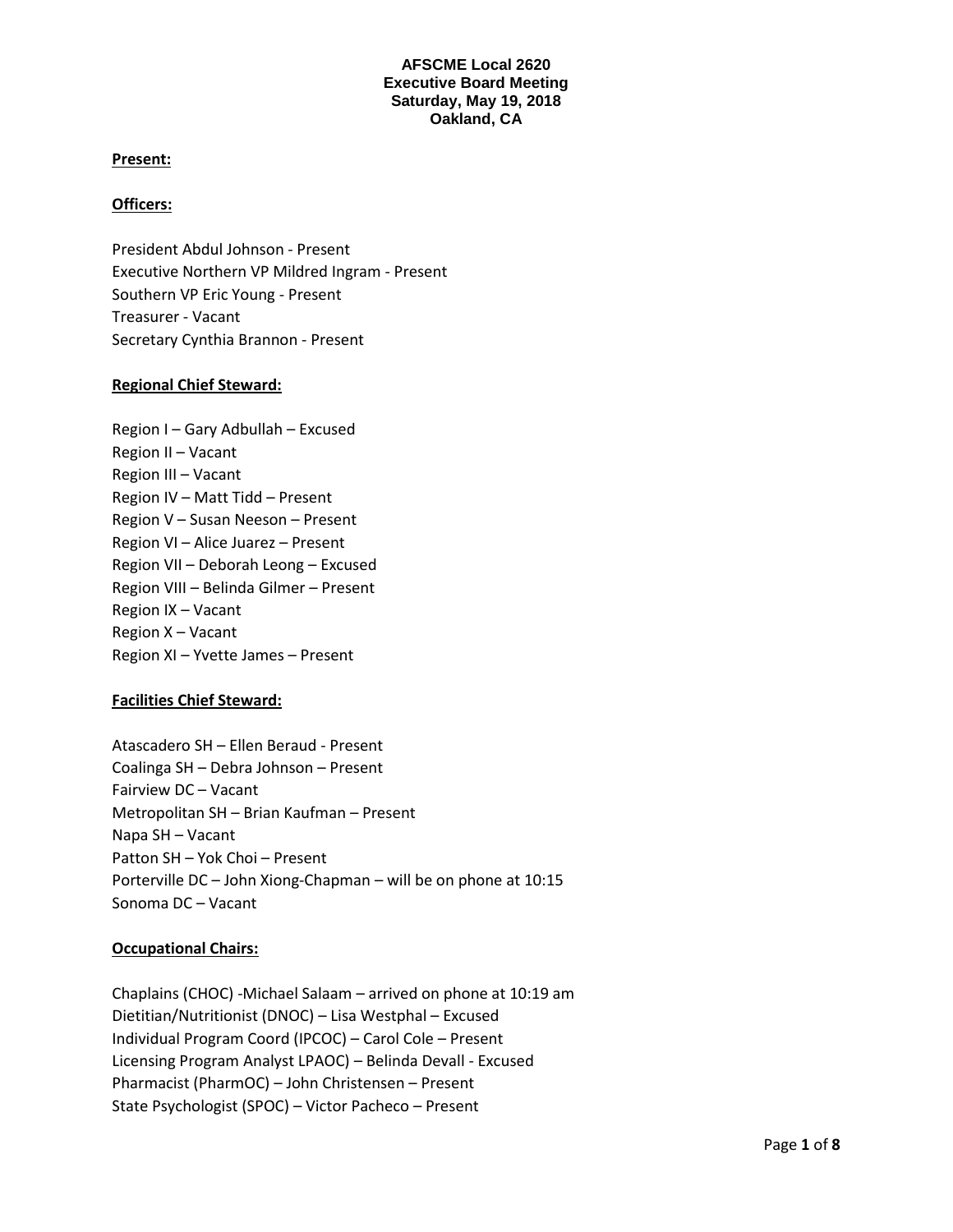Vocational Rehab (VROC) – Denise Dorsey – Excused Rehab Therapist (RTOC) – Wanda Wullschleger – Present Social Worker (SWOC) – Blake Kerr – Absent

# **Staff:**

Senior Business Agent – Cliff Tilllman – Present Administrative Operations Supervisor – Shirl Martinez – Present Southern Business Agent – Al Austin – Excused Southern Business Agent – Vacant Northern Business Agent – Vacant Central Business Agent – Rafael Serrano - Excused

## **Guests:**

- I. Call to order/Roll Call/Quorum The meeting of Local 2620 was called to order by President Abdul Johnson at 10:01 am. Roll call of officers was taken by Recording Secretary Cynthia Brannon.
- II. Review of Agenda
	- a. M/S/C to approve agenda as amended. Motion by John Christensen, second by Ellen Beraud**.** Voting results: 19 yes, 0 no, 0 abstain**. Motion #1**

# III. Approval of Minutes

- a. M/S/C to approve April Telephone conference call as amended motion by Brian Kaufman second by Mildred Ingram. Voting results: 19 yes, 0 no, 0 abstain. **Motion #2** at 10:18 am
- b. M/S/C To accept the EO minutes for February 2018. Motion by Brian Kaufman second by Alice Juarez. Voting results: 19 yes, 0 no, 0 abstain. **Motion #3**
	- i. Time sensitive issues questioned by Belinda Gilmer
- c. M/S/C to approve EB March 2018 minutes with amendments. Motion by Belinda Gilmer, second by Ellen Beraud**.** Voting results: 19 yes, 0 no, 0 abstain **Motion #4**
- IV. Reading of Correspondence
- V. Officers Report
	- a. President Abdul Johnson Verbal
		- i. Attended anniversary of Sanitary strike and Martin Luther King
		- ii. Attended meetings and signed up members
		- iii. Attended NAACP event
		- iv. Yountville sent in a letter requesting to set up payment for Union Leave importance because State had never had to request for Union Leave for members at Yountville.
		- v. Large Occupational Meeting had Assemblyman, Freddie Rodriguez speak at the meeting, and reviewed our issues with pension plans.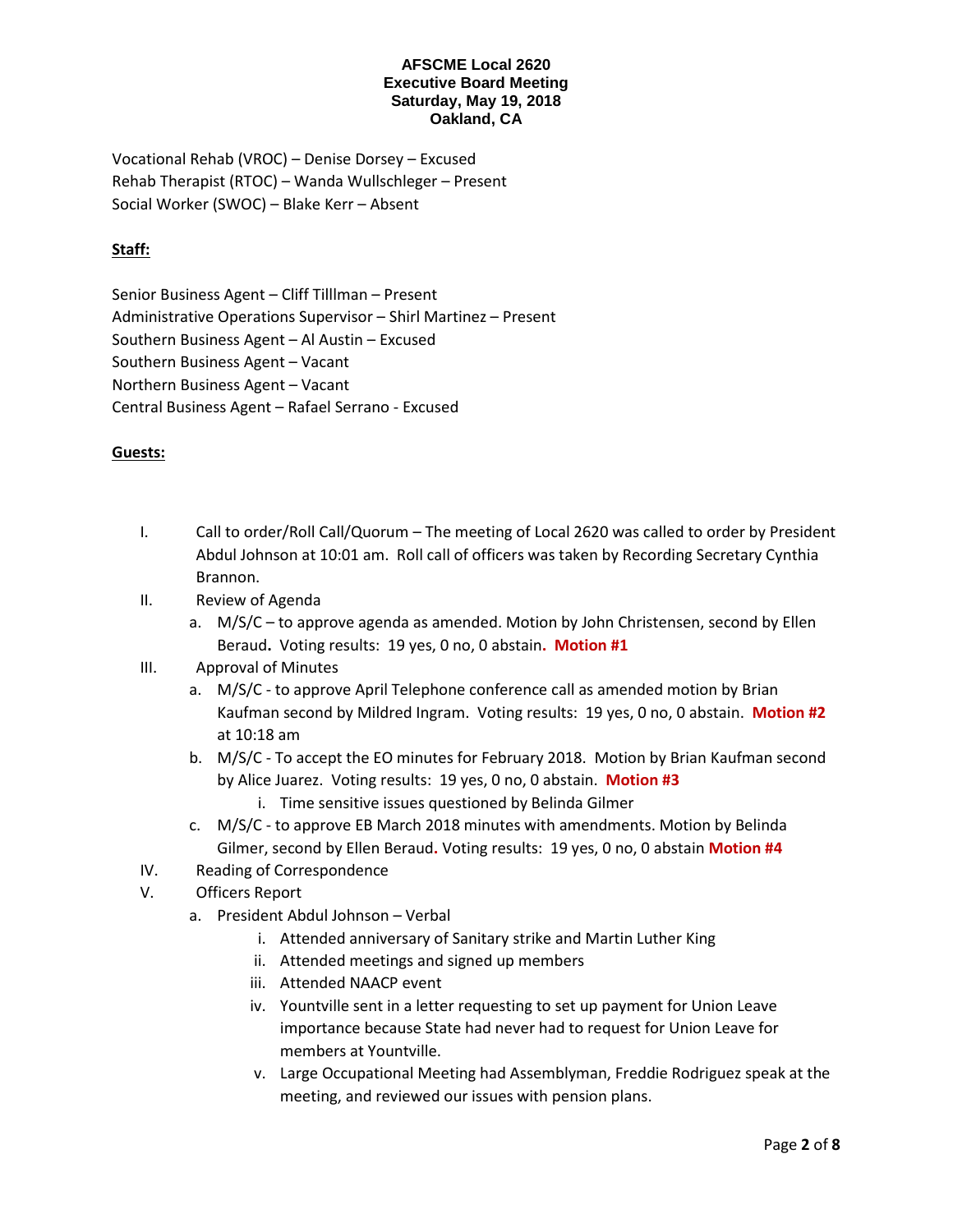- 1. Further Union events, EB will no longer be participating in the games.
- vi. Thanked all members who came out to support 3239. They may be on strike again. Their president provided her thanks for 2620 support. Labor showed up to offer support.
	- 1. Title 22 regulations provides steps on how services are to be provided. Our members may be crossing the picket lines to serve patients.
- vii. Senator Paul Rand sent literature on Janus, how their member does not have to pay their dues, and how this will help our member.
	- 1. Freedom fighters are providing members with self-addressed letter stating to opt out of paying dues.
- b. Executive Northern VP Mildred Ingram See report on shared drive
- c. Southern VP Eric Young Verbal
	- i. Reminded the importance of Janus to our members, who did not have a clue about the Janus fight. Eric was instrumental in getting the message of unity to our members. Seven to eight-month period of getting the office unified to help stop manager from continuing bullying employees. Result is that the manager was demoted.

## VI. Treasurer – Vacant

- a. Verbal report provided by Cynthia Brannon
	- i. She is stepping in to assist with Treasurer's duties which included approving invoices and members' reimbursements.
	- ii. State has sent in Union Leave for 2016 to present.

## **Lunch at 12:11 pm - Resumed at 1:00 pm**

- iii. Reviewed budget revised. Some budgets were decreased due to meetings were not conducted. May be revised again when Janus hits.
- iv. M/S/C to approve treasurer report. Motion by Carol Cole, second by Brian Kaufman. Voting results: 18 yes, 0 no, 0 abstain. **Motion #7**
- v. M/S/C to approve budget revision as amended. Motion by Brain Kaufman, second by Carol Cole: Voting results: 18 yes, 0 no, 0 abstain. **Motion #8**
- vi. **John no longer on the telephone conference call as of 1:30 pm**

## VII. Staff Reports

- a. Senior Business Agent Cliff Tillman See report on shared drive
- b. Administrative Operations Supervisor Shirl Martinez no report
- c. Central Business Agent Rafael Serrono Excused
- d. Southern Business Agent Al Austin Excused
- e. Southern Business Agent Vacant
- f. Northern Business Agent Vacant
- V. Board Reports
	- a. **Occupational Chairs:**
		- i. Chaplains (CHOC) -Michael Salaam See report on shared drive
		- ii. Dietitian/Nutritionist (DNOC) Lisa Westphal Excused
		- iii. Individual Program Coord (IPCOC) Carol Cole See report on shared drive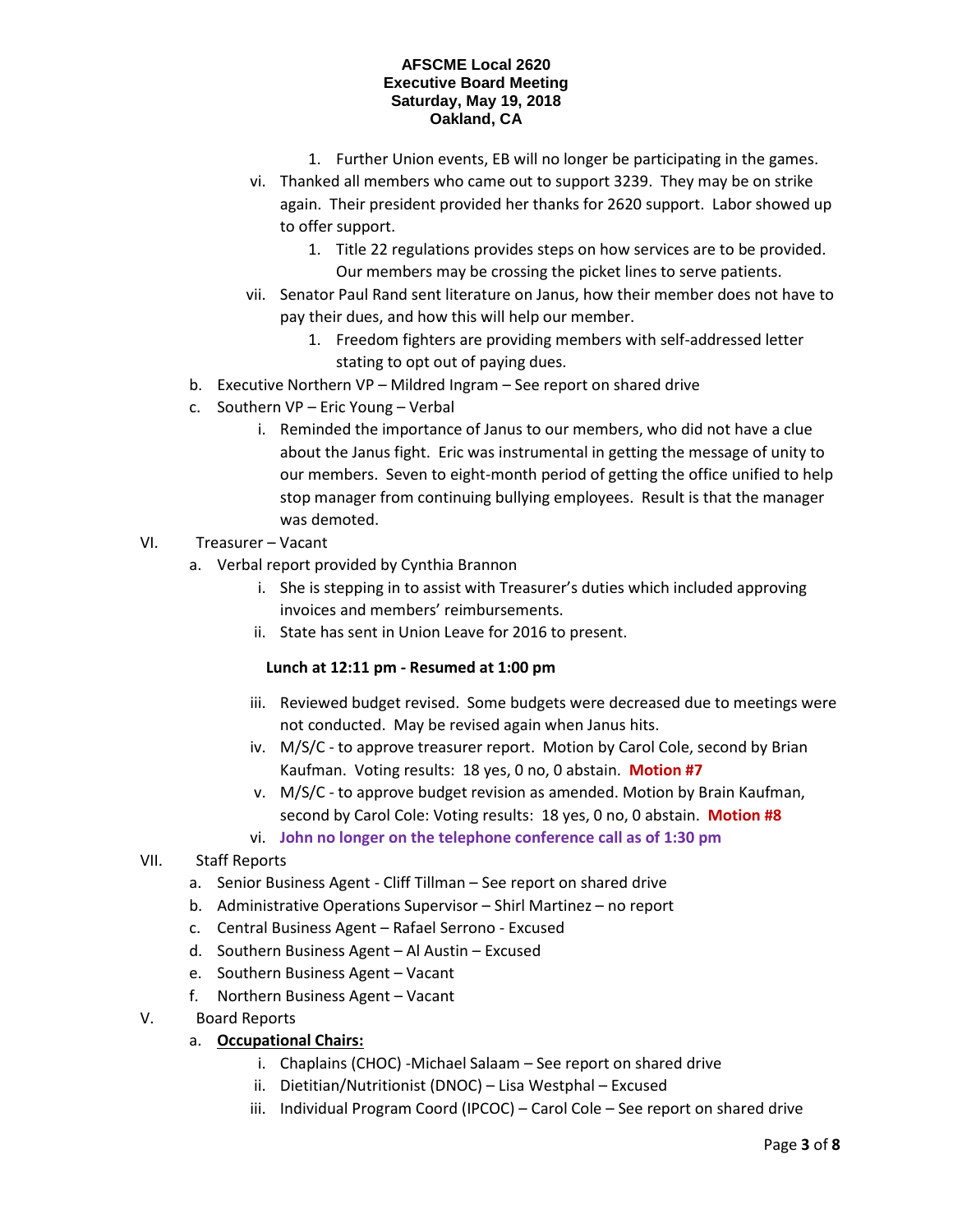- **1. Matt Tidd left at 2 pm**
- 2. **Gilmer left at 2:15 pm**
- **3. Susan Neeson left at 2:45 pm**
- 4. Requesting assistance to help with IPCOC to research on how to keep their jobs from being non-existence due to closures. It was recommended to start a committee to be funded by IPCOC budget.
- iv. Licensing Program Analyst LPAOC) Belinda Devall -Excused
- v. Pharmacist (PharmOC) John Christensen See report on shared drive
- vi. State Psychologist (SPOC) Victor Pacheco See report on shared drive
	- 1. Patient suicide on Corcoran. If your patient commits suicide, you are scrutinized for the following year. AFSCME provide a brochure on the process.
	- 2. Matt filed a grievance on ethics. This is important to psychologists.
- vii. Vocational Rehab (VROC) Denise Dorsey See report on shared drive
- viii. Rehab Therapist (RTOC) Wanda Wullschleger See report on shared drive
- ix. SWOC Blake Kerr Absent

## b. **Regional Chief Steward:**

- i. Region I Gary Adbullah Excused
- ii. Region II Vacant
- iii. Region III Vacant
- iv. Region IV Matt Tidd See report on shared drive
- v. Region V Susan Neeson No report received
- vi. Region VI Alice Juarez See report on shared drive
- vii. Region VII Deborah Leong Excused
- viii. Region VIII Belinda Gilmer No report received
- ix. Region IX Vacant
- x. Region X Vacant
- xi. Region XI Yvette James See report on shared drive.

#### c. **Facility Chief Stewards**

- i. Atascadero SH Ellen Beraud Verbal
	- 1. Working on membership.
- ii. Coalinga SH Debra Johnson See report on shared drive
	- 1. Meet and Confer may take place due to the changes to the Clinical Workers.
	- 2. New stewards in Coalinga for each work discipline, which brings in the total of 32 stewards.
- iii. Fairview DC Vacant
- iv. Metropolitan SH Brian Kaufman See report on shared drive
	- 1. **Motion #9 -** Brian Kaufman decided to table his motion
- v. Napa SH Vacant
- vi. Patton SH Vacant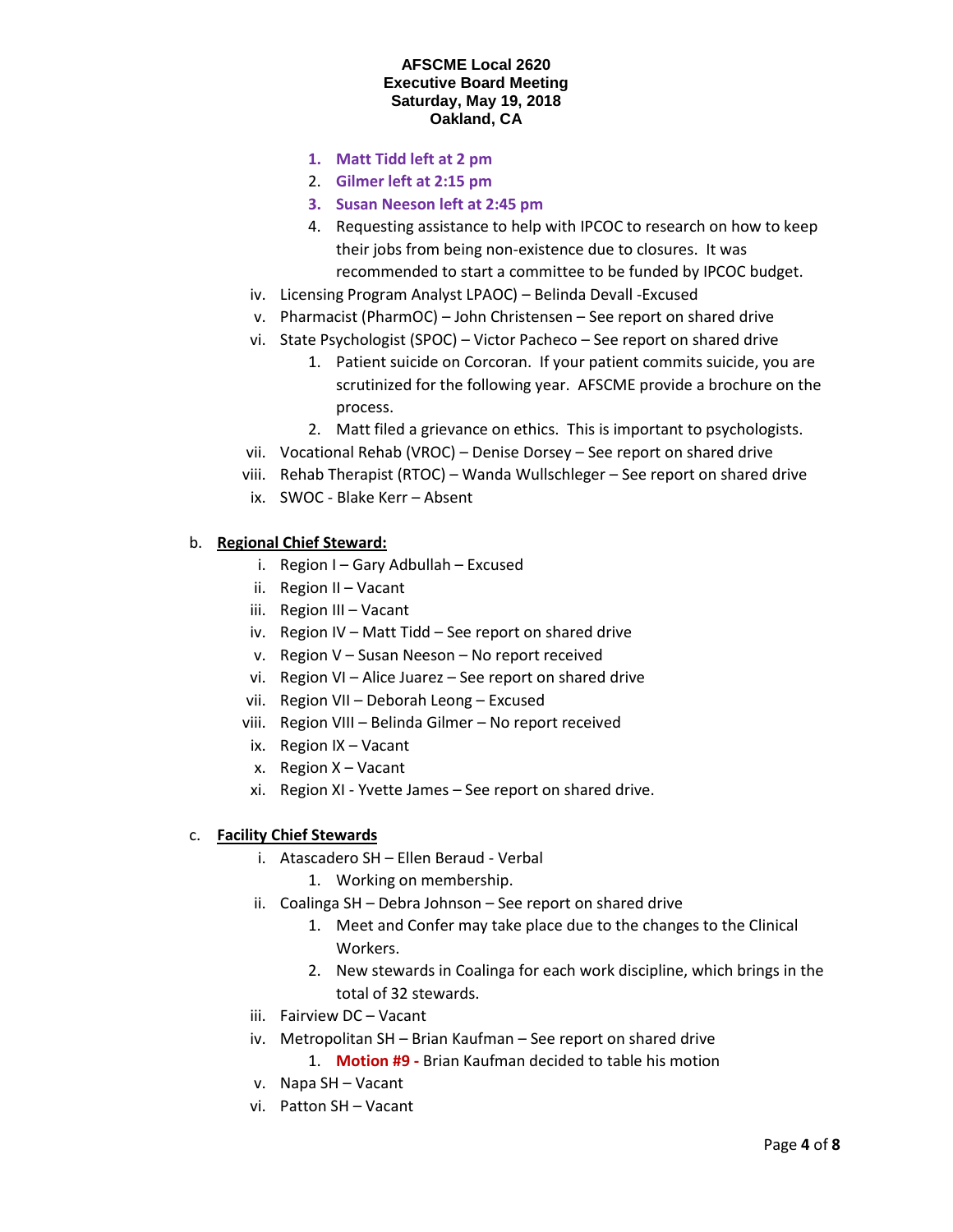- 1. Time is still an issue at Patton and management are docking our hourly members. They are using gate times as evidence for discipline actions due to special audit results. Examples will be forthcoming from Patton and Coalinga for doc time.
- vii. Porterville DC John Xiong-Chapman Excused
- viii. Sonoma DC Vacant
- VI. Committee Reports
	- a. Finance Committee
		- i. Credit Card bill was not paid. Our account got suspended. Finance Committee was appraised of the issue. Took a couple of hours to find what the amount owed. EO decided to pay the bill. Credit card is now operational. March and April payments were not paid. The bill was not received in the office or at mailing home address. Bill was not paid due to not being able to reconcile the credit card statement.
		- ii. Finance Committee requested to have a log kept by the Council 57 staff. Per Shirl, when it's busy, the girls are working on Union Leave, getting rooms, and travel tickets. C57 staff is busy with constant events and they are now the travel agency. There should be a priority. Even if the TA is on-line, the process is still cumbersome.
			- 1. Monique does the membership.
			- 2. TAs are done by Lisa, Shirl or/and Teresa.
			- 3. Teresa does the lodging and responds to members' emails.
			- 4. Shirl did the major bulk of the Large Occupational Meeting.
			- 5. When there's a lot of events, the C57 staff is busy with TAs and other issues.
			- 6. Treasurer/Finance Committee and Shirl can sit down and devise a way to complete a credit card log.
			- 7. The tracking log is part of our policy for our credit card.
			- 8. Members do not adhere to the timeline to submitting their TAs. We need to do our due diligence to adhere to the time lines. We appear to be dropping the blame on the C57 staff, and blame should not be placed with them.
			- 9. Per Abdul, the President had the right to approve late TAs and make the decision.
	- b. Membership Committee
		- i. NEO is a sub-committee to address new employees.
	- c. Membership Meeting
		- i. Planning a large blitz within the next few months.
		- ii. Met with leaders recently.
	- d. Arbitration committee
		- i. Reviewed two issues. Both issues were denied going to Arbitration.
	- e. Communications Committee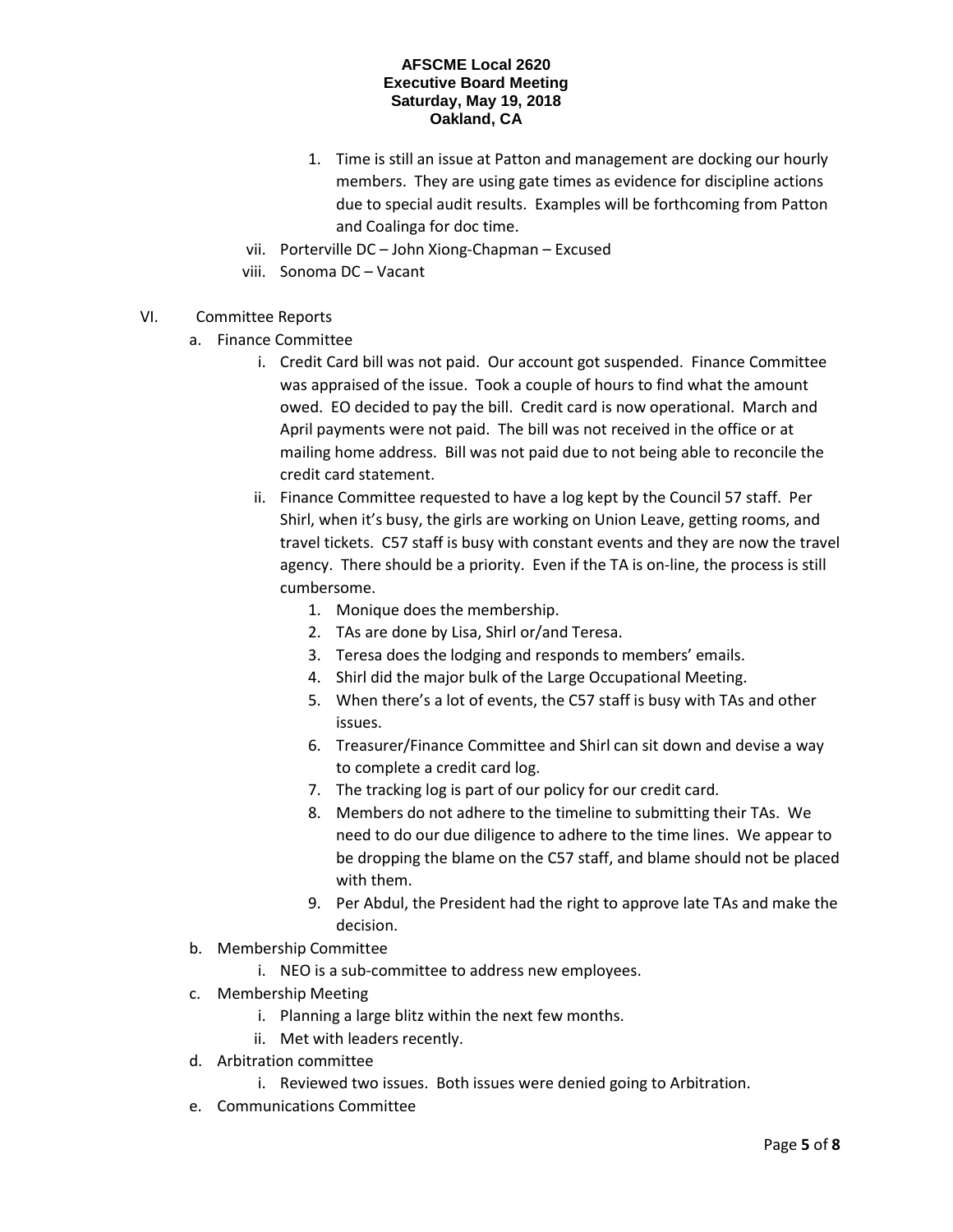- i. Working to provide a 3-part information on Janus, including newsletters.
- ii. NEO is working on structuring information provided to new employees.
- f. PAC approved \$2620.00 last year but the checks were printed wrong and late. 2620 almost was almost fined due to the Treasurer not reporting the PAC contributions until 30 days later. The original checks are to be voided and the following is approved:
	- i. M/S/C to send in max contributions of \$4,400.00 to the following Legislatures: Senator Richard Pan; Senator Connie Leyva; and \$7,300.00 for Assemblyman Tony Thurmond. The contributions shall be made from the PAC account. Voting results: 14 yes, 0 no, 0 abstain. **Motion #10**
- g. Council 57 is backing Senator Josh Newman and is requesting a \$7,300.00 contribution for his campaign.
	- **1.** M/S/C to contribute \$7,300.00 to Senator Josh Newman from the PAC account. Motion by B Kaufman, second Debra Johnson. Voting results: 14 yes, 0 no, 0 abstain**. Motion #11**

# VII. Old Business

- a. Radio Campaign
	- i. Negotiations with Ms. Morgan regarding radio campaign.
		- 1. Radio advertising will be broadcast in the Central Valley within three radio stations: KMJ AM PM & KMJTV
		- 2. Reduced fee for \$1500/week for 4 weeks for \$6000.00 total.
		- 3. M/S/C to approve radio advertising by June 2018. Motion by Denise Dorsey, second by Wanda Wullschleger. Voting results: 14 yes, 0 no, 0 abstain. **Motion #12** Voted at 3:34
			- a. Allocate funds from Savings and add a new line item**.**

# VIII. New Business

- a. California Retirees
	- i. Guest speakers **They spoke at 11:00 am**
		- 1. Mimi Colton and Tim Barons: president of Cal State Employees
			- a. Bargaining Unit for retirees
			- b. Will pay to advertise on our 2620 website
			- c. Reviewed dues, discount tickets, insurance (25 different programs).
			- d. AFSCME has their own retirement program. Per Tim, he has not seen AFSCME retirement program at any of the meetings/events.
			- e. Full time lobbyist at the Capitol and 2 PAC funds
				- i. Ask members to give \$2 donations to PAC
	- ii. International Convention
		- 1. M/S/C Move that we send three members to the International Convention, plus the President. Motion by Yvette James, second by Denise Dorsey. Voting results: 11 yes, 2 no, 1 abstain. **Motion #13** 
			- a. No Union Leave is being paid. 2620 pays for lodging, meals and travel.